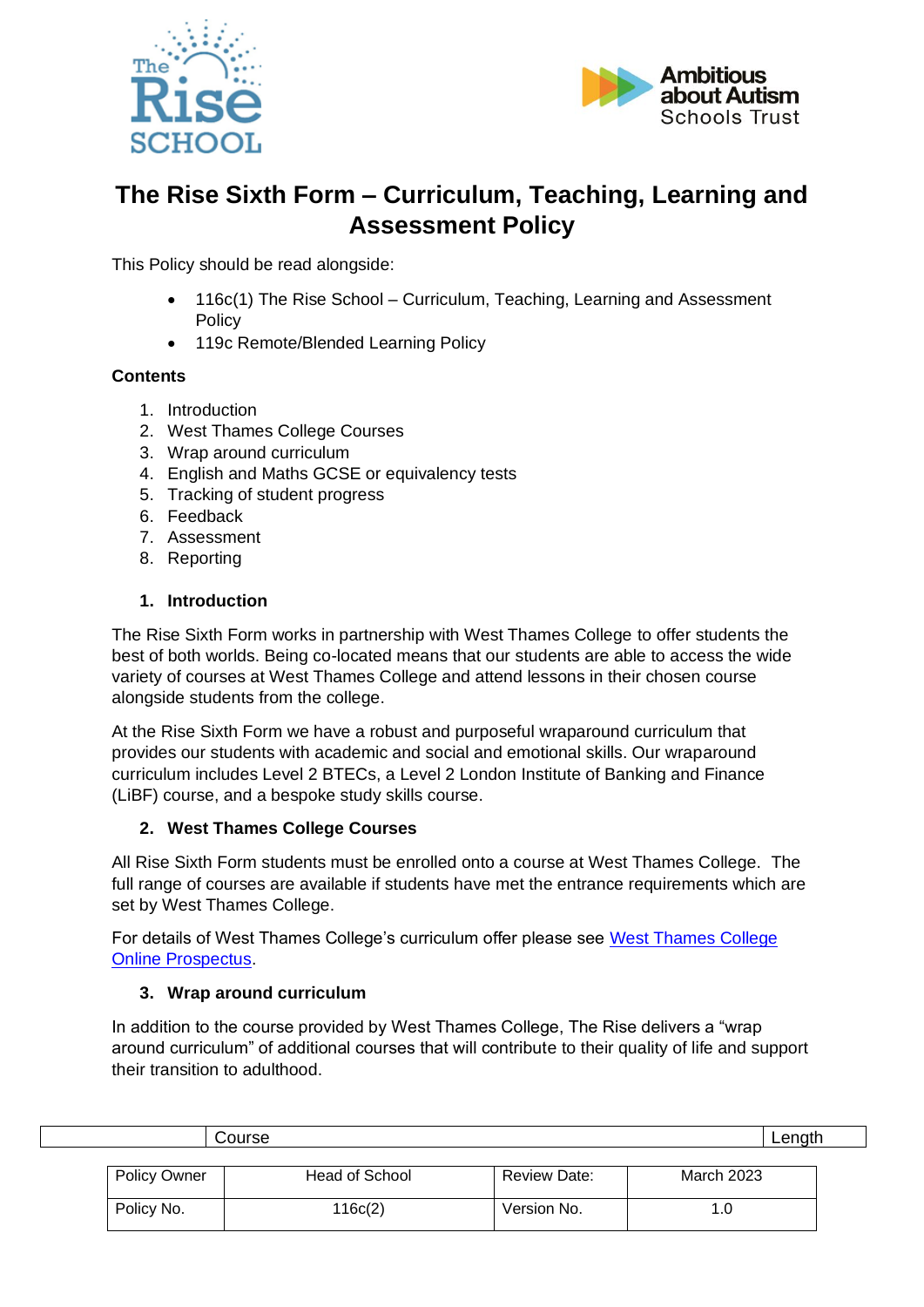



| 1.BTEC Level 2  | Pearson Edexcel level 2 Award (foundation learning 4-7):2<br>Personal and Social Development (QCF)                                              | l vear |
|-----------------|-------------------------------------------------------------------------------------------------------------------------------------------------|--------|
| 2. BTEC Level 2 | Pearson Edexcel level 2 Award (foundation learning 4-7):2<br>Workskills (QCF)                                                                   | 2 Year |
| 3. LIBF         | The London Institute of Banking & Finance's Financial Capability<br>qualifications<br>LIBF - Certificate in Financial Education (CeFE) 2020/22. | vear   |

## **4. English and Maths GCSE or equivalency tests**

All pupils who join The Rise Sixth Form and who do not have English Grade 4 or above or Functional Skills Level 2 must sit/re-sit their IGCSE English exam.

All pupils who join The Rise Sixth Form and who have not achieved English Grade 4 or above or Functional Skills Level 2 must retake their Functional Skills maths exam.

Additional Maths functional skills and IGCSE English lessons will be timetabled to prepare pupils for these resits. Throughout the year pupils will be regularly assessed for their suitability to take Maths functional skills exams and when deemed ready pupils will be given an opportunity to sit these external assessments.

Students have two opportunities to re-sit their IGCSE English exams in November and May, teachers will assess their suitability and decided when students will be entered. If pupils do not pass their English or Maths exams in year 12, they will be entered in the subsequent years, whilst in the Sixth Form.

## **5. Tracking of Student Progress**

In order to ensure that all students are on track to complete their courses both at the West Thames College and their wrap around courses staff complete tracking sheets. These tracking sheets are updated weekly by TAs supporting students in their West Thames course lessons. The tracking sheets for the wrap around curriculum are completed by The Rise teachers. The work produced is checked to ensure it meets the criteria set out by the awarding bodies. These tracking sheets are closely monitored by the Head of Sixth Form. Where students are not track, the Head of  $6<sup>th</sup>$  form puts in appropriate intervention.

## **6. Feedback**

The Rise promotes the importance of regular feedback to help the students make progress and complete the assignments so that they meet the necessary criteria. This can take many forms including:

- Direct verbal 1:1 feedback from teachers and teaching assistants;
- Feedback given to students from their teachers via the teaching assistants;
- Comments added to students' work;
- Exemplar work shared with the class.

## **7. Assessment**

| <b>Policy Owner</b> | Head of School | <b>Review Date:</b> | <b>March 2023</b> |
|---------------------|----------------|---------------------|-------------------|
| Policy No.          | 116c(2)        | Version No.         |                   |